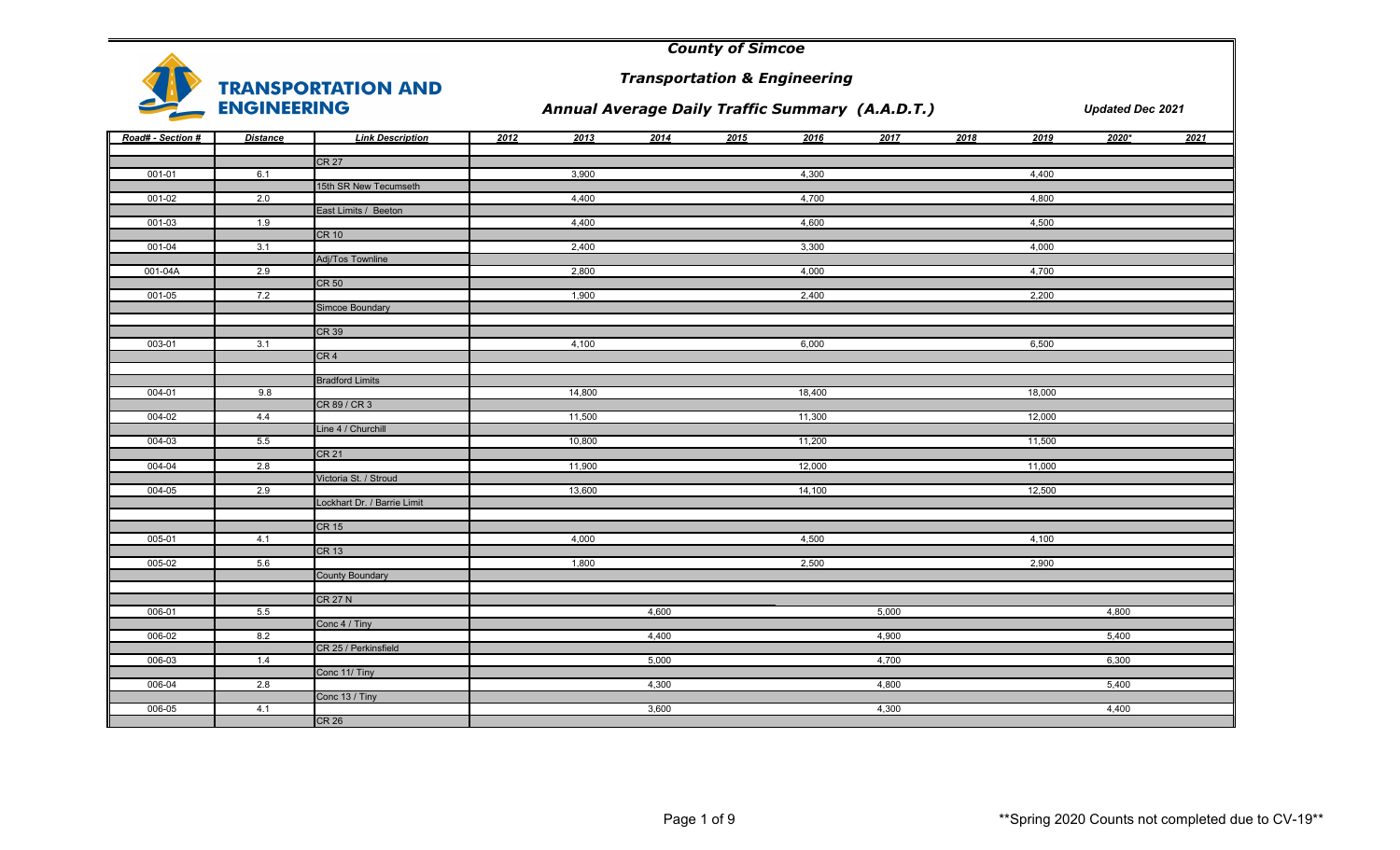| Road# - Section # | <b>Distance</b> | <b>Link Description</b>   | 2012  | 2013   | 2014  | 2015  | 2016   | 2017   | 2018  | 2019  | $2020*$ | 2021     |
|-------------------|-----------------|---------------------------|-------|--------|-------|-------|--------|--------|-------|-------|---------|----------|
|                   |                 | Hwy 26                    |       |        |       |       |        |        |       |       |         |          |
| 007-01            | 4.5             |                           | 5,500 |        |       | 7,500 |        |        | 9,500 |       |         | 9,500    |
|                   |                 | Wasaga South Limit        |       |        |       |       |        |        |       |       |         |          |
|                   |                 |                           |       |        |       |       |        |        |       |       |         |          |
|                   |                 | CR 10                     |       |        |       |       |        |        |       |       |         |          |
| 009-01            | 4.3             |                           | 3,400 |        |       | 3,600 |        |        | 3,600 |       |         | 3,600    |
|                   |                 | 6 / 7 SR, Creemore Ave    |       |        |       |       |        |        |       |       |         |          |
| 009-02            | 3.8             |                           | 2,000 |        |       | 2,200 |        |        | 2,200 |       |         | 2,200    |
|                   |                 | Centre Line Road          |       |        |       |       |        |        |       |       |         |          |
| 009-03            | 2.7             |                           | 2,500 |        |       | 2,800 |        |        | 3,400 |       |         | 3,600    |
|                   |                 | CR 42 / Cashtown Corners  |       |        |       |       |        |        |       |       |         |          |
| 009-04            | 2.5             |                           | 3,200 |        |       | N/A   |        |        | 3,800 |       |         | 3,600    |
|                   |                 | <b>Fairgrounds Road</b>   |       |        |       |       |        |        |       |       |         |          |
| 009-05            | 6.7             | Conc 8 / Clearview        | 850   |        |       | 850   |        |        | 1,100 |       |         | $2,100*$ |
| 009-06            | 6.1             |                           | 550   |        |       | 600   |        |        | 700   |       |         | 850      |
|                   |                 | <b>CR 124</b>             |       |        |       |       |        |        |       |       |         |          |
|                   |                 |                           |       |        |       |       |        |        |       |       |         |          |
|                   |                 | Hwy 9                     |       |        |       |       |        |        |       |       |         |          |
| 010-01            | 2.7             |                           |       | 7,300  |       |       | 9,500  |        |       | 9,200 |         |          |
|                   |                 | <b>CR 14</b>              |       |        |       |       |        |        |       |       |         |          |
| 010-02            | 4.2             |                           |       | 6,900  |       |       | 8,200  |        |       | 6,800 |         |          |
|                   |                 | CR <sub>1</sub>           |       |        |       |       |        |        |       |       |         |          |
| 010-03            | 8.0             |                           |       | 8,300  |       |       | 8,500  |        |       | 7,100 |         |          |
|                   |                 | Industrial Rd / 14th Conc |       |        |       |       |        |        |       |       |         |          |
| 010-04            | 0.5             |                           |       | 10,600 |       |       | 12,000 | 12,700 |       |       |         |          |
| 010-05            | 2.5             | Honda Entrance            |       | 9,000  |       |       |        | 15,000 |       |       |         |          |
|                   |                 | <b>Hwy 89</b>             |       |        |       |       |        |        |       |       |         |          |
| 010-06            | 9.2             |                           |       | 6,100  |       |       | 7,400  |        |       | 7,600 |         |          |
|                   |                 | CR <sub>21</sub>          |       |        |       |       |        |        |       |       |         |          |
| 010-07            | 8.8             |                           |       | 5,500  |       |       | 6,700  |        |       | 7,000 |         |          |
|                   |                 | <b>CR 90</b>              |       |        |       |       |        |        |       |       |         |          |
| 010-08            | 7.3             |                           |       | 9,200  |       |       | 9,600  |        |       | 9,900 |         |          |
|                   |                 | CR <sub>9</sub>           |       |        |       |       |        |        |       |       |         |          |
| 010-09            | 10.0            |                           |       | 5,400  |       |       | 5,400  |        |       | 6,000 |         |          |
|                   |                 | <b>Hwy 26</b>             |       |        |       |       |        |        |       |       |         |          |
| 010-10            | 4.4             |                           |       | 3,700  |       |       | 3,800  |        |       | 5,200 |         |          |
|                   |                 | Wasaga Beach Limits       |       |        |       |       |        |        |       |       |         |          |
|                   |                 | Hwy 11                    |       |        |       |       |        |        |       |       |         |          |
| 011-01            | 5.3             |                           |       |        | 3,900 |       |        | 5,200  |       |       | 5,200   |          |
|                   |                 | 12th Conc / Oro - Rugby   |       |        |       |       |        |        |       |       |         |          |
| 011-02            | 13.1            |                           |       |        | 2,300 |       |        | 3,300  |       |       | 3,200   |          |
|                   |                 | 3rd Line Oro              |       |        |       |       |        |        |       |       |         |          |
| 011-03            | 5.5             |                           |       |        | 3,100 |       |        | 3,900  |       |       | 4,100   |          |
| 011-04            | 1.0             | CR <sub>93</sub>          |       |        | 3,700 |       |        | 4,600  |       |       | 4,600   |          |
|                   |                 | <b>Hwy 400</b>            |       |        |       |       |        |        |       |       |         |          |
|                   |                 |                           |       |        |       |       |        |        |       |       |         |          |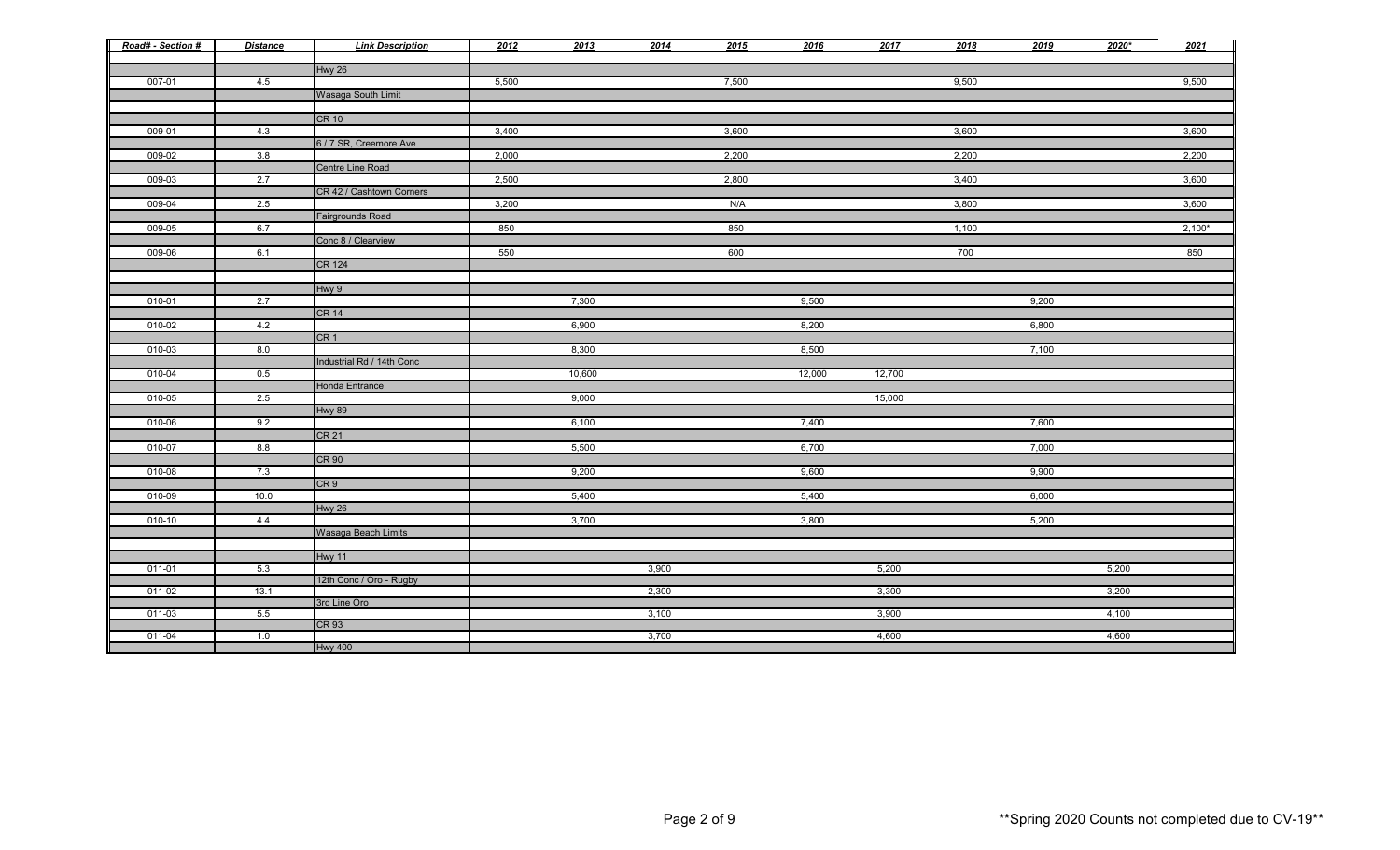| Road# - Section # | <b>Distance</b> | <b>Link Description</b>        | 2012 | 2013  | 2014  | 2015 | 2016  | 2017  | 2018 | 2019  | $2020*$ | 2021 |
|-------------------|-----------------|--------------------------------|------|-------|-------|------|-------|-------|------|-------|---------|------|
|                   |                 | CR 13                          |      |       |       |      |       |       |      |       |         |      |
| 012-01            | 3.9             | <b>County Boundary</b>         |      | 1,400 |       |      | 1,700 |       |      | 1,900 |         |      |
|                   |                 |                                |      |       |       |      |       |       |      |       |         |      |
| 013-01            | 5.7             | <b>Hwy 89</b>                  |      | 2,500 |       |      | 3,000 |       |      | 3,700 |         |      |
| 013-02            | 9.5             | CR <sub>5</sub>                |      | 2,900 |       |      | 2,100 |       |      | 2,200 |         |      |
|                   |                 | CR <sub>12</sub>               |      |       |       |      |       |       |      |       |         |      |
|                   |                 | CR 50                          |      |       |       |      |       |       |      |       |         |      |
| 014-01            | 3.8             |                                |      | 1,200 |       |      | 900   |       |      | 1,100 |         |      |
| 014-02            | 2.9             | Adjala-New Tech Townline       |      | 1,700 |       |      | 1,700 |       |      | 1,900 |         |      |
|                   |                 | CR 10                          |      |       |       |      |       |       |      |       |         |      |
|                   |                 | CR <sub>27</sub>               |      |       |       |      |       |       |      |       |         |      |
| 014-03            | 3.0             | Highway 400                    |      |       |       |      |       |       |      | 3,700 |         |      |
|                   |                 |                                |      |       |       |      |       |       |      |       |         |      |
| 015-01A           | 1.1             | Victoria St. / Alliston        |      | 9,100 |       |      | N/A   |       |      | N/A   |         |      |
| 015-01            | 4.7             | Essa Rd                        |      | 5,200 |       |      | 5,200 |       |      | 5,200 |         |      |
|                   |                 | CR <sub>5</sub>                |      |       |       |      |       |       |      |       |         |      |
| $015 - 02$        | 3.5             | CR <sub>21</sub>               |      | 4,800 |       |      | 5,000 |       |      | 5,500 |         |      |
| 015-03            | 1.2             | <b>Base Borden South Limit</b> |      | 2,100 |       |      | 2,100 |       |      | 2,100 |         |      |
|                   |                 |                                |      |       |       |      |       |       |      |       |         |      |
| 016-01            | 6.2             | CR <sub>23</sub>               |      |       | 4,200 |      |       | 5,100 |      |       | 5,100   |      |
|                   |                 | <b>Hwy 400</b>                 |      |       |       |      |       |       |      |       |         |      |
|                   |                 | Coldwater / North Limits       |      |       |       |      |       |       |      |       |         |      |
| 017-01            | 6.8             | <b>Quarry Road</b>             |      |       | 1,600 |      |       | 1,600 |      |       | 1,700   |      |
| 017-02            | 4.3             |                                |      |       | 750   |      |       | 1,100 |      |       | 850     |      |
| 017-03            | 11.9            | 4th Conc. Silkline             |      |       | 300   |      |       | 320   |      |       | 650     |      |
|                   |                 | <b>Big Chute</b>               |      |       |       |      |       |       |      |       |         |      |
|                   |                 | Hwy 12                         |      |       |       |      |       |       |      |       |         |      |
| 019-01            | 2.5             | <b>Hwy 400</b>                 |      |       | 1,200 |      |       | 1,700 |      |       | 1,500   |      |
| 019-02            | 2.0             |                                |      |       | 1,700 |      |       | 2,000 |      |       | 2,000   |      |
| 019-03            | 10.8            | 8th Conc / Moonstone           |      |       | 1,100 |      |       | 1,600 |      |       | 1,300   |      |
|                   |                 | Hwy 93                         |      |       |       |      |       |       |      |       |         |      |
| 019-04            | 8.1             | CR <sub>27</sub>               |      |       | 1,700 |      |       | 1,900 |      |       | 2,300   |      |
|                   |                 |                                |      |       |       |      |       |       |      |       |         |      |
| 020-01            | 7.4             | <b>Barrie Limits</b>           |      |       | 2,600 |      |       | 2,900 |      |       | 2,900   |      |
|                   |                 | Line 3 Oro-Medonte             |      |       |       |      |       |       |      |       |         |      |
| 020-02            | 6.0             | Line 7 Oro-Medonte             |      |       | 1,500 |      |       | 1,900 |      |       | 1,900   |      |
| 020-03            | 6.2             |                                |      |       | 1,000 |      |       | 1,200 |      |       | 1,300   |      |
| 020-04            | 1.1             | Line 11 Oro-Medonte            |      |       | 1,700 |      |       | 2,100 |      |       | 2,200   |      |
|                   |                 | Line 11 / Hwy 11               |      |       |       |      |       |       |      |       |         |      |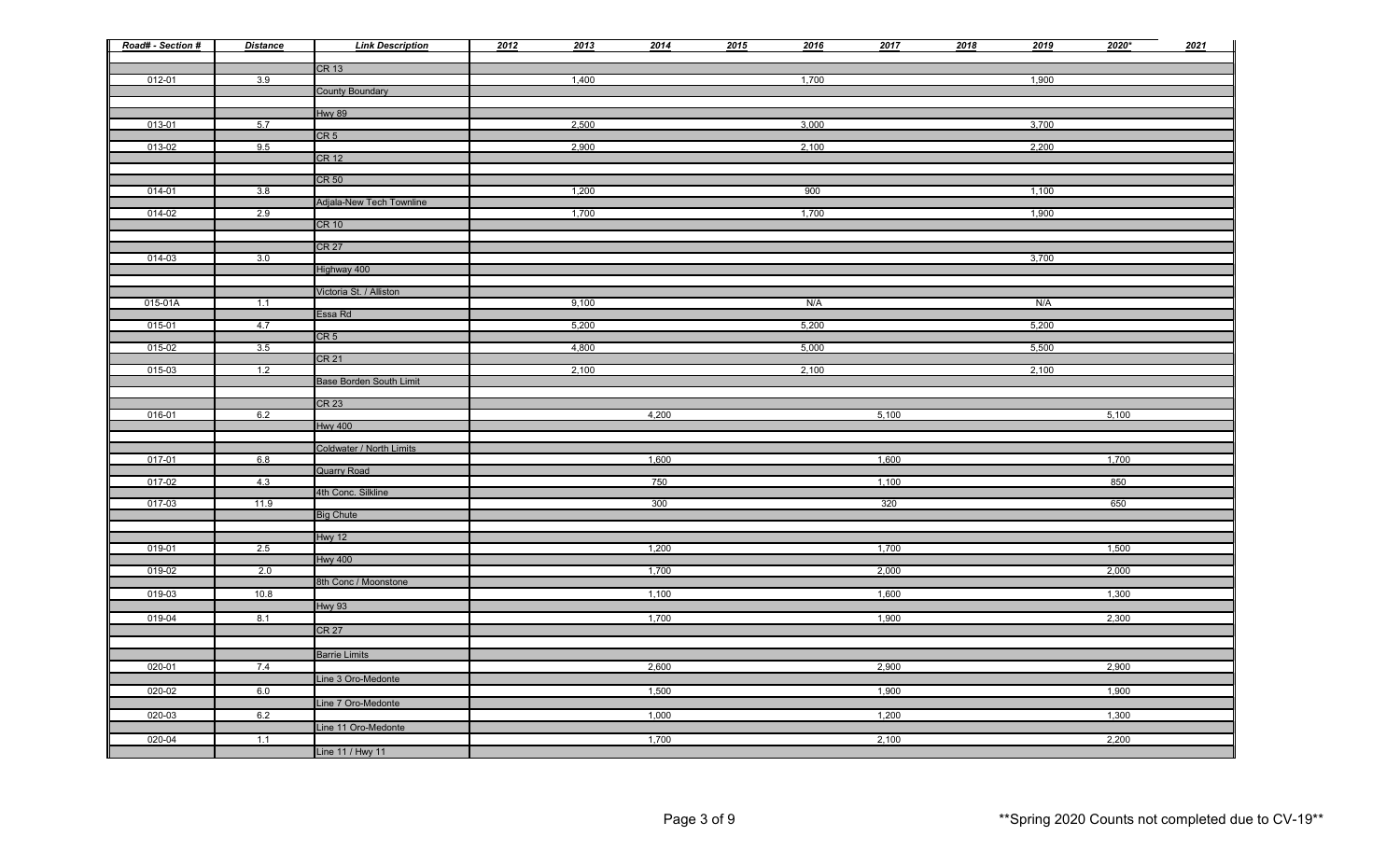| Road# - Section # | <b>Distance</b> | <b>Link Description</b>      | 2012  | 2013   | 2014  | 2015  | 2016   | 2017  | 2018  | 2019   | $2020*$ | 2021  |
|-------------------|-----------------|------------------------------|-------|--------|-------|-------|--------|-------|-------|--------|---------|-------|
|                   |                 | CR39                         |       |        |       |       |        |       |       |        |         |       |
| 021-01            | 3.0             |                              |       | 12,200 |       |       | 14,700 |       |       | 13,300 |         |       |
| 021-02            | 3.1             | CR <sub>4</sub>              |       | 11,800 |       |       | 13,900 |       |       | 13,300 |         |       |
|                   |                 | CR 54 (10th SR)              |       |        |       |       |        |       |       |        |         |       |
| 021-03            | 2.2             | <b>Hwy 400</b>               |       | 13,700 |       |       | 18,300 |       |       | 16,600 |         |       |
| 021-04            | 0.6             |                              |       | 13,200 |       |       | 17,000 |       |       | 15,400 |         |       |
|                   |                 | 5th SR Innisfil              |       |        |       |       |        |       |       |        |         |       |
| 021-05            | 3.0             | <b>CR 27</b>                 |       | 9,300  |       |       | 11,100 |       |       | 10,800 |         |       |
| 021-06            | 6.4             |                              |       | 6,000  |       |       | 7,400  |       |       | 7,000  |         |       |
| 021-07            | 4.2             | <b>CR 56</b>                 |       | 6,300  |       |       | 6,800  |       |       | 7,500  |         |       |
|                   |                 | <b>CR10</b>                  |       |        |       |       |        |       |       |        |         |       |
| 021-08            | 4.2             |                              |       | 4,900  |       |       | 5,700  |       |       | 6,100  |         |       |
|                   |                 | <b>CR 15</b>                 |       |        |       |       |        |       |       |        |         |       |
|                   |                 | <b>Hwy 12</b>                |       |        |       |       |        |       |       |        |         |       |
| $022 - 01$        | 9.6             |                              |       |        | 4,600 |       |        | 5,800 |       |        | 6,100   |       |
| 022-02            | 4.9             | Coulson/ 7th Line            |       |        | 4,600 |       |        | 5,100 |       |        | 5,600   |       |
|                   |                 | Horseshoe Valley Resort Ent. |       |        |       |       |        |       |       |        |         |       |
| 022-03            | 5.2             | <b>CR 93</b>                 |       |        | 5,300 |       |        | 6,800 |       |        | 7,500   |       |
| 022-04            | 1.4             |                              |       |        | 6,300 |       |        | 7,100 |       |        | 7,800   |       |
|                   |                 | <b>Hwy 400</b>               |       |        |       |       |        |       |       |        |         |       |
| 022-05            | 4.6             | <b>CR 27</b>                 |       |        | 6,100 |       |        | 7,100 |       |        | 8,100   |       |
| 022-06            | 2.6             |                              |       |        | 4,600 |       |        | 5,600 |       |        | 6,500   |       |
| 022-07            | 3.9             | Wilson Drive - Anten Mills   |       |        | 4,100 |       |        | 5,100 |       |        | 5,900   |       |
|                   |                 | <b>CR 29</b>                 |       |        |       |       |        |       |       |        |         |       |
| $022 - 08$        | 0.5             |                              |       |        | 6,400 |       |        | 8,200 |       |        | N/A     |       |
|                   |                 | Hwy 26                       |       |        |       |       |        |       |       |        |         |       |
|                   |                 | <b>Hwy 400</b>               |       |        |       |       |        |       |       |        |         |       |
| 023-01            | 4.7             | Gervais Rd                   |       |        | 2,800 |       |        | 2,100 |       |        | 2,300   |       |
| 023-02            | 5.6             |                              |       |        | 2,800 |       |        | 2,500 |       |        | 2,400   |       |
|                   |                 | CR <sub>58</sub>             |       |        |       |       |        |       |       |        |         |       |
| 023-03            | 5.0             | Hwy 93                       |       |        | 2,200 |       |        | 2,300 |       |        | 2,400   |       |
|                   |                 |                              |       |        |       |       |        |       |       |        |         |       |
| $025 - 01$        | 2.9             | <b>CR 93</b>                 | 5,900 |        |       | 6,000 |        |       | 6,700 |        |         | 6,600 |
|                   |                 | 2nd Conc / Baseline Rd       |       |        |       |       |        |       |       |        |         |       |
| $025 - 02$        | 3.2             |                              | 4,200 |        |       | 4,300 |        |       | 4,700 |        |         | 4,600 |
|                   |                 | CR <sub>6</sub>              |       |        |       |       |        |       |       |        |         |       |
|                   |                 | Robert St / Penetang         |       |        |       |       |        |       |       |        |         |       |
| 026-01            | 4.3             |                              | 2,400 |        |       | 2,500 |        |       | 4,400 |        |         | 4,300 |
| 026-02            | 3.1             | 16th Conc                    | 2,100 |        |       | 2,100 |        |       | 2,200 |        |         | 2,400 |
|                   |                 | CR6                          |       |        |       |       |        |       |       |        |         |       |
| 026-03            | 3.0             | Cedar Point Rd - 19/18 SR    | 2,700 |        |       | 2,800 |        |       | 3,100 |        |         | 3,000 |
|                   |                 |                              |       |        |       |       |        |       |       |        |         |       |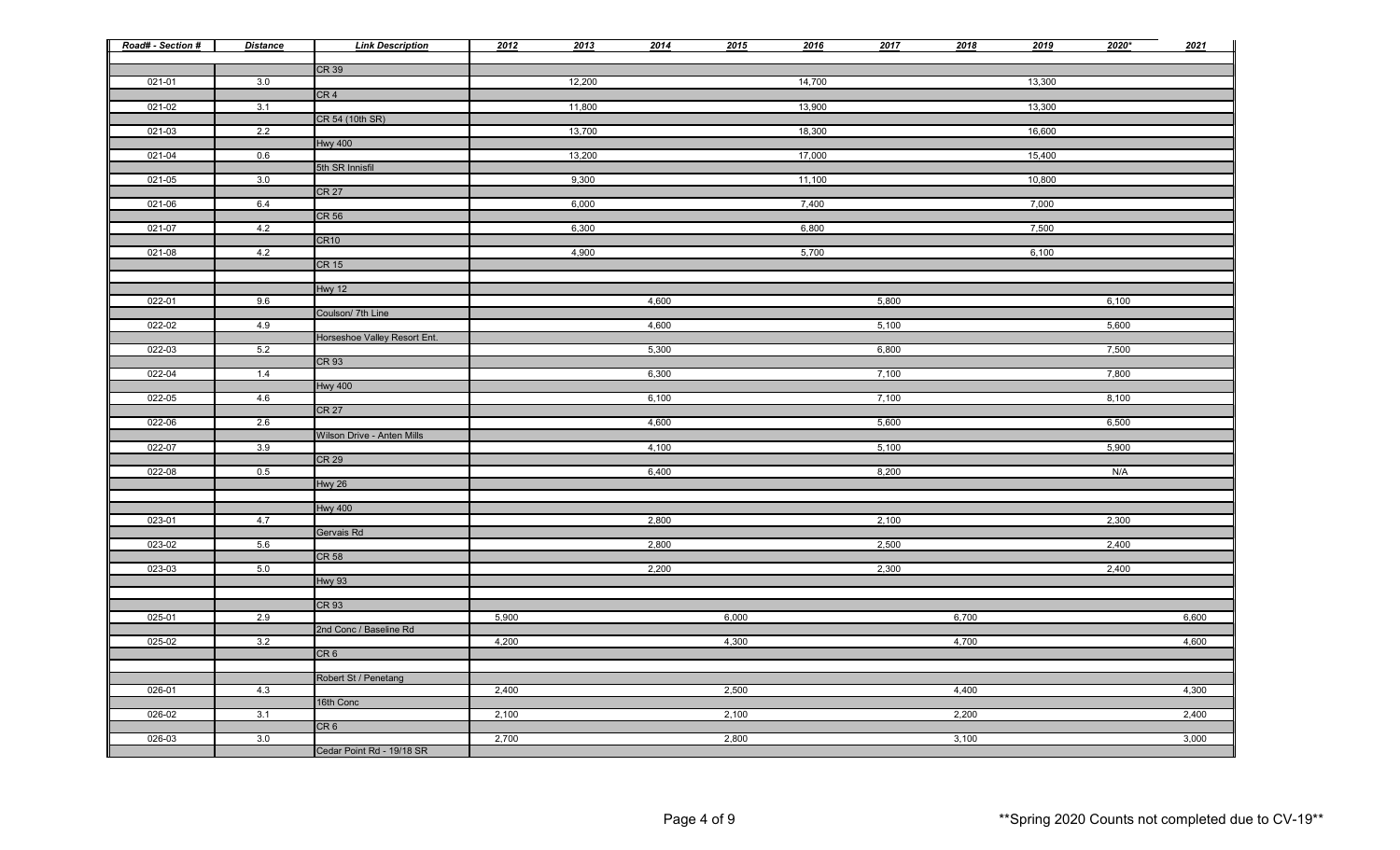| Road# - Section # | <b>Distance</b> | <b>Link Description</b>          | 2012   | 2013   | 2014  | 2015   | 2016   | 2017  | 2018   | 2019   | $2020*$ | 2021   |
|-------------------|-----------------|----------------------------------|--------|--------|-------|--------|--------|-------|--------|--------|---------|--------|
|                   |                 | Hwy 9                            |        |        |       |        |        |       |        |        |         |        |
| 027-01            | 9.7             | <b>CR 88</b>                     |        | 6,700  |       |        | 8,300  |       |        | 8,100  |         |        |
| 027-02            | 11.5            |                                  |        | 5,100  |       |        | 6,500  |       |        | 5,400  |         |        |
|                   |                 | <b>Hwy 89</b>                    |        |        |       |        |        |       |        |        |         |        |
| 027-03            | 9.8             | CR 21 / North Junction           |        | 5,500  |       |        | 6,700  |       |        | 5,100  |         |        |
| 027-04            | 3.1             |                                  |        | 9,800  |       |        | 10,500 |       |        | 9,500  |         |        |
|                   |                 | Essa Road                        |        |        |       |        |        |       |        |        |         |        |
| 027-05            | 6.8             | $($ old Hwy 131)<br><b>CR 90</b> |        | 10,200 |       |        | 12,200 |       |        | 11,000 |         |        |
|                   |                 |                                  |        |        |       |        |        |       |        |        |         |        |
|                   |                 |                                  |        |        |       |        |        |       |        |        |         |        |
|                   |                 | Hwy 26                           |        |        |       |        |        |       |        |        |         |        |
| 027-07            | 7.6             |                                  | 11,200 |        |       | 10,900 |        |       | 11,100 |        |         | 10,000 |
|                   |                 | <b>CR 22</b>                     |        |        |       |        |        |       |        |        |         |        |
| 027-08            | 11.3            | <b>Elmvale South Limits</b>      | 10,100 |        |       | 10,500 |        |       | 11,000 |        |         | 9,000  |
| 027-09            | 2.2             |                                  | 9,000  |        |       | 8,700  |        |       | 8,900  |        |         | 8,100  |
|                   |                 | CR6                              |        |        |       |        |        |       |        |        |         |        |
| 027-10            | 7.6             | Hwy 93 / Wyevale                 | 4,000  |        |       | 4,100  |        |       | 4,000  |        |         | 4,000  |
|                   |                 |                                  |        |        |       |        |        |       |        |        |         |        |
|                   |                 | <b>CR 90</b>                     |        |        |       |        |        |       |        |        |         |        |
| 028-01            | 1.9             | <b>CR 40</b>                     |        |        | 4,600 |        |        | 6,800 |        |        | 6,300   |        |
| 028-02            | 4.7             |                                  |        |        | 5,100 |        |        | 7,300 |        |        | 7,000   |        |
|                   |                 | <b>CR 43</b>                     |        |        |       |        |        |       |        |        |         |        |
| $028-03$          | 5.1             |                                  |        |        | 5,200 |        |        | 6,800 |        |        | 6,500   |        |
|                   |                 | <b>Hwy 26</b>                    |        |        |       |        |        |       |        |        |         |        |
|                   |                 | <b>CR 22</b>                     |        |        |       |        |        |       |        |        |         |        |
| $029 - 01$        | 4.1             | Flos Road 4                      | 3,900  |        |       | 4,400  |        |       | 5,200  |        |         | 5,500  |
| 029-02            | 6.8             |                                  | 4,000  |        |       | 4,000  |        |       | 4,700  |        |         | 5,700  |
|                   |                 | CR 92                            |        |        |       |        |        |       |        |        |         |        |
| 029-03            | 7.8             | Conc 4/ Tiny                     | 2,500  |        |       | 2,400  |        |       | 2,900  |        |         | 4,000  |
|                   |                 |                                  |        |        |       |        |        |       |        |        |         |        |
|                   |                 | CR <sub>34</sub>                 |        |        |       |        |        |       |        |        |         |        |
| 032-01            | 2.7             | 10th Concession                  | 3,200  |        |       | 4,000  |        |       | 4,700  |        |         | 5,000  |
| 032-02            | 1.9             |                                  |        | 2,700  |       | 3,000  |        |       | 4,400  |        |         | 4,700  |
|                   |                 | Poplar SR                        |        |        |       |        |        |       |        |        |         |        |
| 032-03            | 2.6             | <b>CR 124</b>                    |        |        |       | 2,900  |        |       | 4,400  |        |         | 4,700  |
| 032-04            | 1.5             |                                  |        |        |       | 9,600  |        |       | 10,200 |        |         | 9,800  |
|                   |                 | Raglan St                        |        |        |       |        |        |       |        |        |         |        |
| 032-05            | 1.5             | Highway 26                       |        |        |       | 7,700  |        |       | 9,100  |        |         | 8,800  |
|                   |                 |                                  |        |        |       |        |        |       |        |        |         |        |
|                   |                 | Grey Cty Rd 19                   |        |        |       |        |        |       |        |        |         |        |
| 034-01            | 1.6             | CR 32 / Sixth St                 | 2,500  |        |       | 2,700  |        |       | 2,800  |        |         | 3,300  |
| 034-02            | 2.0             |                                  | 2,900  |        |       | 3,600  |        |       | 4,600  |        |         | 4,600  |
|                   |                 | <b>Blue Mountain Road</b>        |        |        |       |        |        |       |        |        |         |        |
| 034-03            | 2.7             |                                  | 2,100  |        |       | 2,500  |        |       | 2,800  |        |         | 3,200  |
|                   |                 | Highway 26                       |        |        |       |        |        |       |        |        |         |        |

| 2021           |
|----------------|
|                |
|                |
|                |
|                |
|                |
|                |
|                |
|                |
|                |
|                |
| 10,000         |
| 9,000          |
|                |
| 8,100          |
| 4,000          |
|                |
|                |
|                |
|                |
|                |
|                |
|                |
|                |
| 5,500          |
|                |
| 5,700          |
| 4,000          |
|                |
| 5,000          |
|                |
| 4,700          |
| 4,700          |
| 9,800          |
|                |
| 8,800          |
|                |
| 3,300          |
|                |
| 4,600<br>3,200 |
|                |

Page 5 of 9  $\bullet$  Page 5 of 9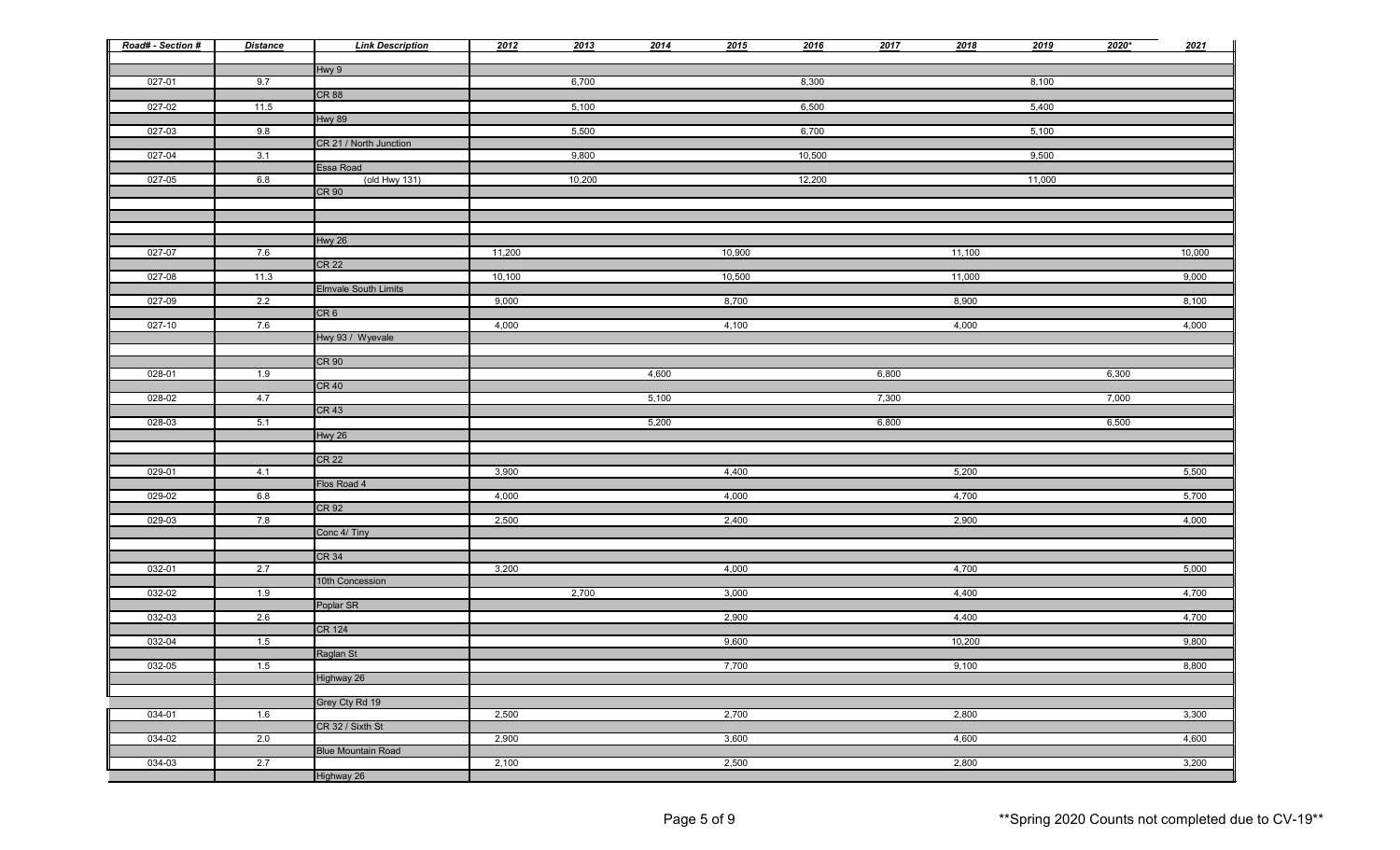| Road# - Section # | <b>Distance</b> | <b>Link Description</b>          | 2012  | 2013 | 2014   | 2015  | 2016 | 2017   | 2018  | 2019 | $2020*$ | 2021  |
|-------------------|-----------------|----------------------------------|-------|------|--------|-------|------|--------|-------|------|---------|-------|
|                   |                 | <b>Barrie North Limits</b>       |       |      |        |       |      |        |       |      |         |       |
| 040-01            | 2.0             |                                  | 4,300 |      |        | 4,800 |      |        | 6,700 |      |         | 6,700 |
|                   |                 | Dobson Road                      |       |      |        |       |      |        |       |      |         |       |
| 040-02            | 3.0             |                                  | N/A   |      |        | 4,200 |      |        | 5,700 |      |         | 4,700 |
|                   |                 | <b>CR 28</b>                     |       |      |        |       |      |        |       |      |         |       |
| 040-03            | 4.6             |                                  | 3,600 |      |        | 4,700 |      |        | 4,700 |      |         | 4,700 |
|                   |                 | <b>CR 90</b>                     |       |      |        |       |      |        |       |      |         |       |
|                   |                 |                                  |       |      |        |       |      |        |       |      |         |       |
|                   |                 | Simcoe / Dufferin Boundary       |       |      |        |       |      |        |       |      |         |       |
| 042-01            | 5.5             |                                  | 4,100 |      |        | 4,400 |      |        | 4,900 |      |         | 5,200 |
|                   |                 | CR <sub>9</sub>                  |       |      |        |       |      |        |       |      |         |       |
| 042-02            | 8.5             |                                  | 4,700 |      |        | 4,900 |      |        | 5,600 |      |         | 5,600 |
|                   |                 | <b>Stayner South Limits</b>      |       |      |        |       |      |        |       |      |         |       |
|                   |                 | Hwy 26                           |       |      |        |       |      |        |       |      |         |       |
| 043-01            | 2.8             |                                  | 2,700 |      |        | 3,000 |      |        | 3,300 |      |         | 3,300 |
|                   |                 | Wilson Drive / County Road 53    |       |      |        |       |      |        |       |      |         |       |
| 043-02            | 4.5             |                                  | 1,400 |      |        | 1,600 |      |        | 1,500 |      |         | 1,300 |
|                   |                 | CR <sub>28</sub>                 |       |      |        |       |      |        |       |      |         |       |
|                   |                 |                                  |       |      |        |       |      |        |       |      |         |       |
|                   |                 | Hwy 12                           |       |      |        |       |      |        |       |      |         |       |
| 044-01            | 2.7             |                                  |       |      | 14,300 |       |      | 14,200 |       |      | 8,600   |       |
|                   |                 | CR <sub>45</sub>                 |       |      |        |       |      |        |       |      |         |       |
| 044-02            | 2.7             |                                  |       |      | 12,300 |       |      | 12,300 |       |      | 6,100   |       |
|                   |                 | Casino Main Entrance             |       |      |        |       |      |        |       |      |         |       |
| 044-03            | 3.1             | Longford Mills Rd                |       |      | 4,000  |       |      | 4,700  |       |      | 3,500   |       |
| 044-04            | 8.7             |                                  |       |      | 2,400  |       |      | 3,100  |       |      | 2,400   |       |
|                   |                 | CR 169                           |       |      |        |       |      |        |       |      |         |       |
|                   |                 |                                  |       |      |        |       |      |        |       |      |         |       |
|                   |                 | CR 46 (503)                      |       |      |        |       |      |        |       |      |         |       |
| 045-01            | 9.1             |                                  |       |      | 2,200  |       |      | 2,600  |       |      | 2,800   |       |
|                   |                 | CR 169                           |       |      |        |       |      |        |       |      |         |       |
| 045-02            | 9.1             |                                  |       |      | 2,800  |       |      | 3,200  |       |      | 3,300   |       |
|                   |                 | CR <sub>44</sub>                 |       |      |        |       |      |        |       |      |         |       |
|                   |                 |                                  |       |      |        |       |      |        |       |      |         |       |
| 046-01            | 6.0             | CR 169                           |       |      | 1,900  |       |      | 2,500  |       |      | 2,500   |       |
|                   |                 | Simcoe / Victoria Boundary       |       |      |        |       |      |        |       |      |         |       |
| 046-02            | 5.8             |                                  |       |      | 500    |       |      | 550    |       |      | 600     |       |
| I                 |                 | CR 45 @ Sebright                 |       |      |        |       |      |        |       |      |         |       |
|                   |                 |                                  |       |      |        |       |      |        |       |      |         |       |
|                   |                 | Hwy 12                           |       |      |        |       |      |        |       |      |         |       |
| 047-01            | 3.6             |                                  |       |      | 1,000  |       |      | 1,500  |       |      | 1,100   |       |
|                   |                 | 5th Sideroad/ Ramara             |       |      |        |       |      |        |       |      |         |       |
| 047-02            | 3.0             |                                  |       |      | 1,800  |       |      | 2,000  |       |      | 1,600   |       |
|                   |                 | Conc 4, Simcoe/Victoria Boundary |       |      |        |       |      |        |       |      |         |       |
| 047-03            | 5.1             |                                  |       |      | 1,100  |       |      | 1,100  |       |      | 1,200   |       |
|                   |                 | Sylvan Glen                      |       |      |        |       |      |        |       |      |         |       |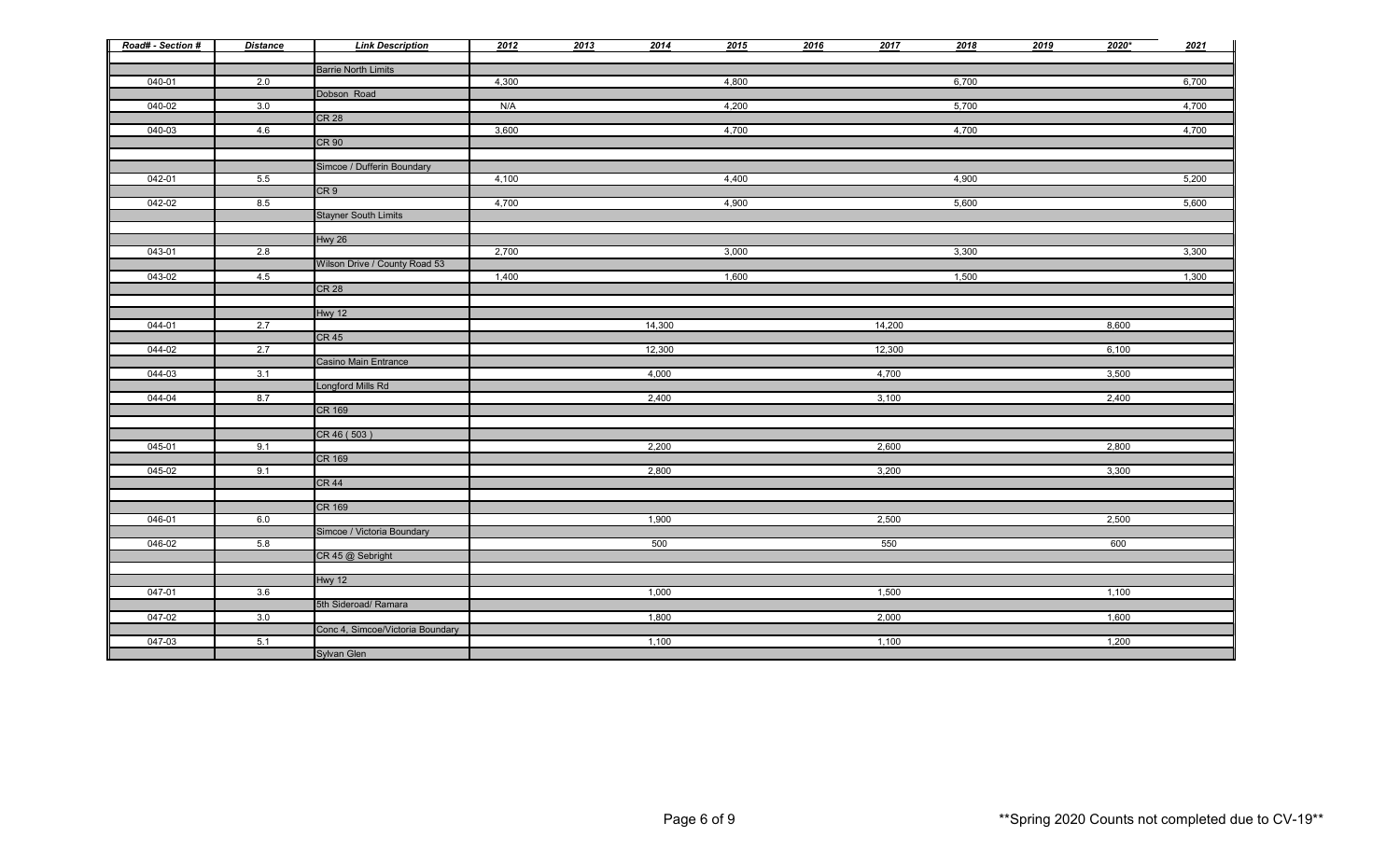| Road# - Section # | <b>Distance</b> | <b>Link Description</b>        | 2012  | 2013  | 2014  | 2015  | 2016  | 2017  | 2018   | 2019  | $2020*$ | 2021   |
|-------------------|-----------------|--------------------------------|-------|-------|-------|-------|-------|-------|--------|-------|---------|--------|
|                   |                 | Orillia Limits                 |       |       |       |       |       |       |        |       |         |        |
| 049-01            | 0.8             |                                |       |       | 9,100 |       |       | 9,300 |        |       | 7,600   |        |
| 049-02            | 1.4             | Hwy 11 Overpass                |       |       | 5,000 |       |       | 4,900 |        |       | N/A     |        |
|                   |                 | Hwy 11 on Ramp at Forest Hills |       |       |       |       |       |       |        |       |         |        |
|                   |                 |                                |       |       |       |       |       |       |        |       |         |        |
| 050-01            | 10.0            | Hwy 9                          |       | 6,700 |       |       | 7,300 |       |        | 9,200 |         |        |
|                   |                 | CR <sub>1</sub>                |       |       |       |       |       |       |        |       |         |        |
| 050-02            | 10.0            |                                |       | 6,100 |       |       | 7,100 |       |        | 7,000 |         |        |
|                   |                 | <b>Hwy 89</b>                  |       |       |       |       |       |       |        |       |         |        |
|                   |                 | 10th S.R. / Ramara             |       |       |       |       |       |       |        |       |         |        |
| 052-01            | 6.3             |                                |       |       | 900   |       |       | 1,500 |        |       | 1,700   |        |
|                   |                 | Muskoka Rd                     |       |       |       |       |       |       |        |       |         |        |
| 052-02            | 0.7             |                                |       |       | 1,500 |       |       | 1,900 |        |       | 1,800   |        |
|                   |                 | Hwy 11 Ramp                    |       |       |       |       |       |       |        |       |         |        |
|                   |                 | Hwy 26                         |       |       |       |       |       |       |        |       |         |        |
| 053-01            | 2.0             |                                | 4,100 |       |       | 4,700 |       |       | 7,400  |       |         | 7,400  |
|                   |                 | <b>CR 43</b>                   |       |       |       |       |       |       |        |       |         |        |
| 053-02            | 3.5             |                                | 6,800 |       |       | 5,400 |       |       | 10,400 |       |         | 11,000 |
|                   |                 | <b>CR 40</b>                   |       |       |       |       |       |       |        |       |         |        |
| 053-03            | 0.4             | <b>Barrie Limits</b>           | 6,400 |       |       | 5,700 |       |       | 10,600 |       |         | 10,700 |
|                   |                 |                                |       |       |       |       |       |       |        |       |         |        |
|                   |                 | McKay Road                     |       |       |       |       |       |       |        |       |         |        |
| 053-04            | 2.0             |                                |       | 7,900 |       |       | 8,400 |       |        | 8,700 |         |        |
|                   |                 | <b>CR 21</b>                   |       | 2,600 |       |       | 3,600 |       |        | 3,600 |         |        |
| 053-05            | 9.6             | <b>Hwy 89</b>                  |       |       |       |       |       |       |        |       |         |        |
| 053-06            | 11.3            |                                |       | 2,000 |       |       | 2,600 |       |        | 3,000 |         |        |
|                   |                 | County Road 88                 |       |       |       |       |       |       |        |       |         |        |
|                   |                 |                                |       |       |       |       |       |       |        |       |         |        |
| 054-01            | 2.7             | 10th Line, Innisfil            |       | 6,400 |       |       | 9,100 |       |        | 8,900 |         |        |
|                   |                 | CR <sub>21</sub>               |       |       |       |       |       |       |        |       |         |        |
| 054-02            | 9.6             |                                |       | 2,700 |       |       | 5,100 |       |        | 5,200 |         |        |
|                   |                 | Hwy 89                         |       |       |       |       |       |       |        |       |         |        |
| 054-03            | 8.5             | 9th Line Bradford              |       | 3,500 |       |       | 5,300 |       |        | 5,500 |         |        |
|                   |                 |                                |       |       |       |       |       |       |        |       |         |        |
|                   |                 | Hwy 89                         |       |       |       |       |       |       |        |       |         |        |
| 056-01            | 9.0             |                                |       | 3,100 |       |       | 3,400 |       |        | 4,100 |         |        |
|                   |                 | CR <sub>21</sub>               |       |       |       |       |       |       |        |       |         |        |
| 056-02            | 9.3             | CR <sub>90</sub>               |       | 3,600 |       |       | 3,600 |       |        | 4,300 |         |        |
|                   |                 |                                |       |       |       |       |       |       |        |       |         |        |
|                   |                 | CR <sub>23</sub>               |       |       |       |       |       |       |        |       |         |        |
| 058-01            | 9.3             |                                |       |       | 2,400 |       |       | 2,100 |        |       | 2,000   |        |
|                   |                 | Hwy 12                         |       |       |       |       |       |       |        |       |         |        |
|                   |                 | Hwy 26                         |       |       |       |       |       |       |        |       |         |        |
| 064-01            | 1.5             |                                | 700   |       |       | 800   |       |       | 800    |       |         | 870    |
|                   |                 | Nottawasaga Site 10            |       |       |       |       |       |       |        |       |         |        |

| 9              | 2020* | 2021   |
|----------------|-------|--------|
|                |       |        |
|                | 7,600 |        |
|                | N/A   |        |
|                |       |        |
|                |       |        |
| $\overline{0}$ |       |        |
| $\overline{0}$ |       |        |
|                |       |        |
|                |       |        |
|                | 1,700 |        |
|                | 1,800 |        |
|                |       |        |
|                |       |        |
|                |       | 7,400  |
|                |       |        |
|                |       | 11,000 |
|                |       | 10,700 |
|                |       |        |
|                |       |        |
| $\overline{0}$ |       |        |
| $\overline{0}$ |       |        |
| $\overline{0}$ |       |        |
|                |       |        |
|                |       |        |
| $\overline{0}$ |       |        |
| $\overline{0}$ |       |        |
|                |       |        |
| $\overline{0}$ |       |        |
|                |       |        |
|                |       |        |
| $\overline{0}$ |       |        |
| $\overline{0}$ |       |        |
|                |       |        |
|                |       |        |
|                | 2,000 |        |
|                |       |        |
|                |       | 870    |
|                |       |        |

Page 7 of 9  $\bullet$  Page 7 of 9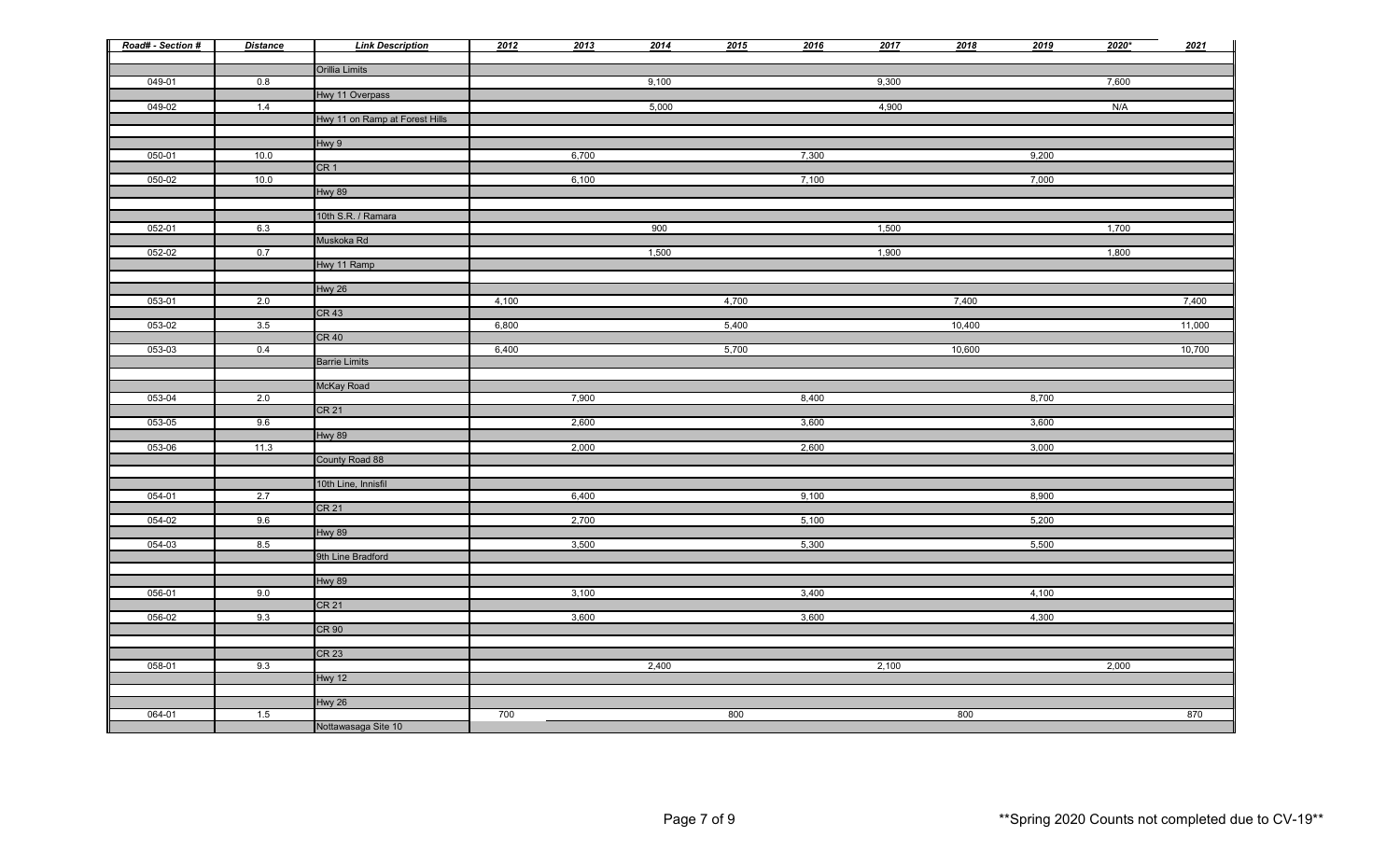| Road# - Section # | <b>Distance</b> | <b>Link Description</b>          | 2012   | 2013  | 2014 | 2015   | 2016   | 2017   | 2018   | 2019   | $2020*$ | 2021   |
|-------------------|-----------------|----------------------------------|--------|-------|------|--------|--------|--------|--------|--------|---------|--------|
|                   |                 | Middletown Rd - 10th S.R.        |        |       |      |        |        |        |        |        |         |        |
| 088-01            | 4.4             | <b>Hwy 400</b>                   |        | N/A   |      |        | N/A    | 26,000 |        |        |         |        |
| 088-02            | 3.8             |                                  |        | 6,600 |      |        | 8,300  |        |        | 7,400  |         |        |
|                   |                 | <b>Rd 27</b>                     |        |       |      |        |        |        |        |        |         |        |
|                   |                 |                                  |        |       |      |        |        |        |        |        |         |        |
|                   |                 | CR <sub>4</sub>                  |        |       |      |        |        |        |        |        |         |        |
| 089-01            | 2.7             |                                  |        | 6,000 |      |        | 7,900  |        |        | 8,700  |         |        |
| 089-02            | 2.7             | 10th SideRoad / CR 54            |        | 7,800 |      |        | 10,300 |        |        | 11,000 |         |        |
|                   |                 | <b>Hwy 400</b>                   |        |       |      |        |        |        |        |        |         |        |
|                   |                 |                                  |        |       |      |        |        |        |        |        |         |        |
|                   |                 | Barrie Limits @ Tiffen St        |        |       |      |        |        |        |        |        |         |        |
| 090-01            | 1.0             |                                  | 17,400 |       |      | 19,400 |        |        |        | 19,600 |         |        |
|                   |                 | <b>CR 27</b>                     |        |       |      |        |        |        |        |        |         |        |
| 090-02            | 2.0             |                                  | 20,700 |       |      | N/A    |        |        |        | 22,200 |         |        |
|                   |                 | <b>CR 28</b>                     | 16,100 |       |      | N/A    |        |        |        | 18,000 |         |        |
| 090-03            | 2.7             | CR 40 / Old Pinegrove Rd         |        |       |      |        |        |        |        |        |         |        |
| 090-04            | 1.7             |                                  | N/A    |       |      | 16,500 |        |        |        | 19,400 |         |        |
|                   |                 | <b>CR 56</b>                     |        |       |      |        |        |        |        |        |         |        |
| 090-05            | 5.5             |                                  | 15,100 |       |      | 16,500 |        |        |        | 15,200 |         |        |
|                   |                 | CR 10 / N. Junction to Brentwood |        |       |      |        |        |        |        |        |         |        |
| 090-06            | 2.1             |                                  | 14,100 |       |      | 13,800 |        |        |        | N/A    |         |        |
|                   |                 | CFB Borden                       |        |       |      |        |        |        |        |        |         |        |
|                   |                 | Stayner / W Limts                |        |       |      |        |        |        |        |        |         |        |
| 091-01            | 8.3             |                                  | 5,200  |       |      | 4,600  |        |        | 5,500  |        |         | 5,200  |
|                   |                 | CR 124 / Duntroon                |        |       |      |        |        |        |        |        |         |        |
|                   |                 |                                  |        |       |      |        |        |        |        |        |         |        |
|                   |                 | Elmvale / W Limits               |        |       |      |        |        |        |        |        |         |        |
| 092-01            | 4.0             | <b>CR 29</b>                     | 5,700  |       |      | 4,800  |        |        | 4,700  |        |         | 5,000  |
| 092-02            | 5.3             |                                  | 7,700  |       |      | 7,500  |        |        | 7,900  |        |         | 8,900  |
|                   |                 | Wasaga Beach                     |        |       |      |        |        |        |        |        |         |        |
|                   |                 |                                  |        |       |      |        |        |        |        |        |         |        |
|                   |                 | Georgian Drive                   |        |       |      |        |        |        |        |        |         |        |
| 093-02            | 2.3             |                                  | 6,100  |       |      | 7,500  |        |        | 7,300  |        |         | 6,400  |
|                   |                 | Hwy 11                           |        |       |      |        |        |        |        |        |         |        |
| 093-03            | 6.2             | CR 11 / Forbes Rd / Dalston      | 4,000  |       |      | 4,100  |        |        | 3,900  |        |         | 3,900  |
| 093-04            | 6.3             |                                  | 3,800  |       |      | 3,600  |        |        | 3,900  |        |         | 3,900  |
|                   |                 | CR 22 / Craighurst               |        |       |      |        |        |        |        |        |         |        |
| 093-05            | 2.6             |                                  | 3,200  |       |      | 2,900  |        |        | 3,200  |        |         | 3,200  |
|                   |                 | <b>Hwy 400</b>                   |        |       |      |        |        |        |        |        |         |        |
|                   |                 |                                  |        |       |      |        |        |        |        |        |         |        |
| 093-06            | 2.0             | Hwy 12                           | N/A    |       |      | 13,300 |        |        | 16,000 |        |         | 15,000 |
|                   |                 | CR 25 / Yonge St                 |        |       |      |        |        |        |        |        |         |        |
| 093-07            | 0.5             |                                  | N/A    |       |      | N/A    |        | 16,000 |        |        |         | N/A    |
|                   |                 | <b>Hugel Ave</b>                 |        |       |      |        |        |        |        |        |         |        |
| 093-08            | 1.0             |                                  | N/A    |       |      | N/A    |        | 16,000 |        |        |         | N/A    |
|                   |                 | Vinden St                        |        |       |      |        |        |        |        |        |         |        |
| 093-09            | 1.5             | Penetang / S Limit               | N/A    |       |      | N/A    |        | 18,000 |        |        |         | N/A    |
|                   |                 |                                  |        |       |      |        |        |        |        |        |         |        |
|                   |                 |                                  |        |       |      |        |        |        |        |        |         |        |
|                   |                 |                                  |        |       |      |        |        |        |        |        |         |        |

| 9                        | 2020* | 2021   |
|--------------------------|-------|--------|
|                          |       |        |
|                          |       |        |
|                          |       |        |
| $\overline{0}$           |       |        |
|                          |       |        |
|                          |       |        |
| $\overline{0}$           |       |        |
| $\overline{0}$           |       |        |
|                          |       |        |
|                          |       |        |
| $\overline{0}$           |       |        |
|                          |       |        |
| $\overline{0}$           |       |        |
| $\overline{0}$           |       |        |
|                          |       |        |
| $\overline{0}$           |       |        |
| $\overline{0}$           |       |        |
|                          |       |        |
| $\overline{\phantom{0}}$ |       |        |
|                          |       |        |
|                          |       |        |
|                          |       | 5,200  |
|                          |       |        |
|                          |       |        |
|                          |       | 5,000  |
|                          |       | 8,900  |
|                          |       |        |
|                          |       |        |
|                          |       | 6,400  |
|                          |       |        |
|                          |       | 3,900  |
|                          |       | 3,900  |
|                          |       |        |
|                          |       | 3,200  |
|                          |       |        |
|                          |       |        |
|                          |       | 15,000 |
|                          |       | N/A    |
|                          |       |        |
|                          |       | N/A    |
|                          |       | N/A    |
|                          |       |        |
|                          |       |        |
|                          |       |        |